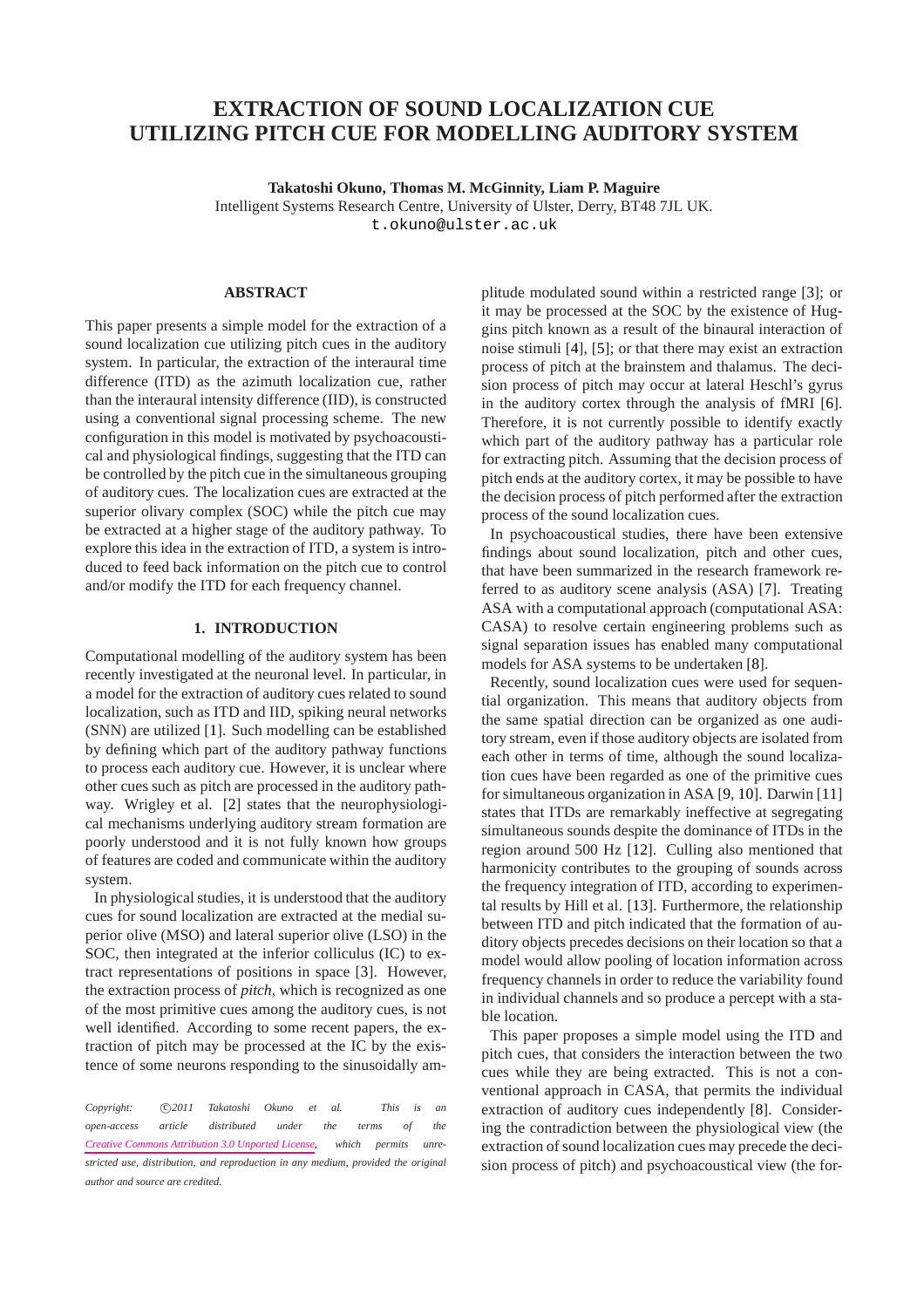mation of auditory objects including the use of pitch may precede the decision of sound localization), the model is proposed as a feedback system with the extraction of ITD before that of pitch so that the model can be biologicallyplausible. The proposed model differs from the frame based method [\[10\]](#page-5-9) in that it concerns the order of the process as a feedback system and the frequency dependence of ITDs. The model is constructed at the level of conventional signal processing, incorporating the use of an auditory periphery model and a correlation based calculation as this will allow the model to be reconstructed by an SNN in the future in terms of biological plausibility.

## **2. A PROPOSED MODEL**

The proposed model is described by the systematic configuration shown in Fig[.1](#page-1-0) and each calculation method is explained in turn as follows. The signals presented here are speech signals and white noise for simplicity and quantification. The ratio between the levels of the two signals is controlled by the signal to noise ratio (SNR) at the origin of the signals. By convolving each signal with headrelated transfer functions (HRTFs), it can convey the information of sound location. The signals for the left and right ears are added to yield the binaural signal. HRTFs utilized here are produced from the MIT media lab, they are bilaterally symmetric measurement data sets using a dummy head with the same size pinnae for both ears in an anechoic chamber [\[14,](#page-5-13) [15\]](#page-5-14). Since all HRTFs are prepared at 44.1 kHz sampling frequency, computer simulation performed later on is undertaken using the same sampling frequency. For the directions of sound, a range of  $\pm 90^\circ$  azimuth with the midline as the centre  $(5^{\circ}$  intervals) is considered.

Each binaural signal is decomposed into frequency channels by applying a Gammatone filter bank which models the filtering at the cochlea [\[16\]](#page-5-15). The frequency decomposition by the cochlear filtering is performed in 64 channels covering 50-8000 Hz, which should be a sufficient number of channels in terms of the equivalent rectangular band-width (ERB) rate [\[17\]](#page-5-16). The frequency range covered by the filter bank should be appropriate even though ITD and pitch frequencies processed at a later stage are taken into account. The output of the filter bank is used as the input to calculate the summary cross correlation function (SCCF) in order to obtain the ITD. From this stage, the calculation is processed on a frame by frame basis. If SCCF is calculated in the range of the lag time between  $\pm 1$  ms, it covers the range of the azimuth between  $\pm 90^\circ$ . However, one frame length is set as 30 ms here because of the stability of the pitch extraction algorithm, which is performed at a later stage.

Different ways to obtain the signal to be used for the pitch extraction from the binaural signal are proposed in the literature. In [\[9\]](#page-5-8), the signal used for the pitch extraction is named as the *better ear signal* which has a better SNR determined from the signal before adding the signals convolved with the HRTFs. In [\[10\]](#page-5-9), a signal produced by averaging the left and right ear signals are used as the better ear signal. Considering the head-shadow effect [\[18\]](#page-5-17) and the diffraction wave, however, averaging the left and right

<span id="page-1-0"></span>

**Figure 1**. A systematic configuration for a proposed model

ear signals would make the better ear signal complicated. Therefore, in each frame, the better ear signal is obtained by choosing the left or right ear signal, which is based on the value of ITD such as the left for the negative value of ITD or the right for the positive value of ITD, calculated at the earlier stage. This function is depicted by a symbolic switch in Fig[.1](#page-1-0) and denoted as "Choice of better ear signal". This assumes that the ITD extracted is calculated for a dominant signal in the binaural signal or for the second dominant signal after the dominant signal is removed.

The pitch extraction algorithm is implemented by the minor updated algorithm of enhanced summary auto correlation function (ESACF), based on the summary auto correlation function (SACF) [\[19\]](#page-5-18). Practically, the better ear signal obtained in the frequency channels is half-rectified and used to calculate the auto correlation functions, which are then summarized over the frequency channels. Considering pitch extraction under noisy conditions, the minor update is conducted by subtracting the mean value from the SACF, then re-performing half-rectification in order to make the sensitivity of the pitch extraction higher. In ESACF, the minor updated SACF is interpolated on the basis of harmonics, then the signal is subtracted from the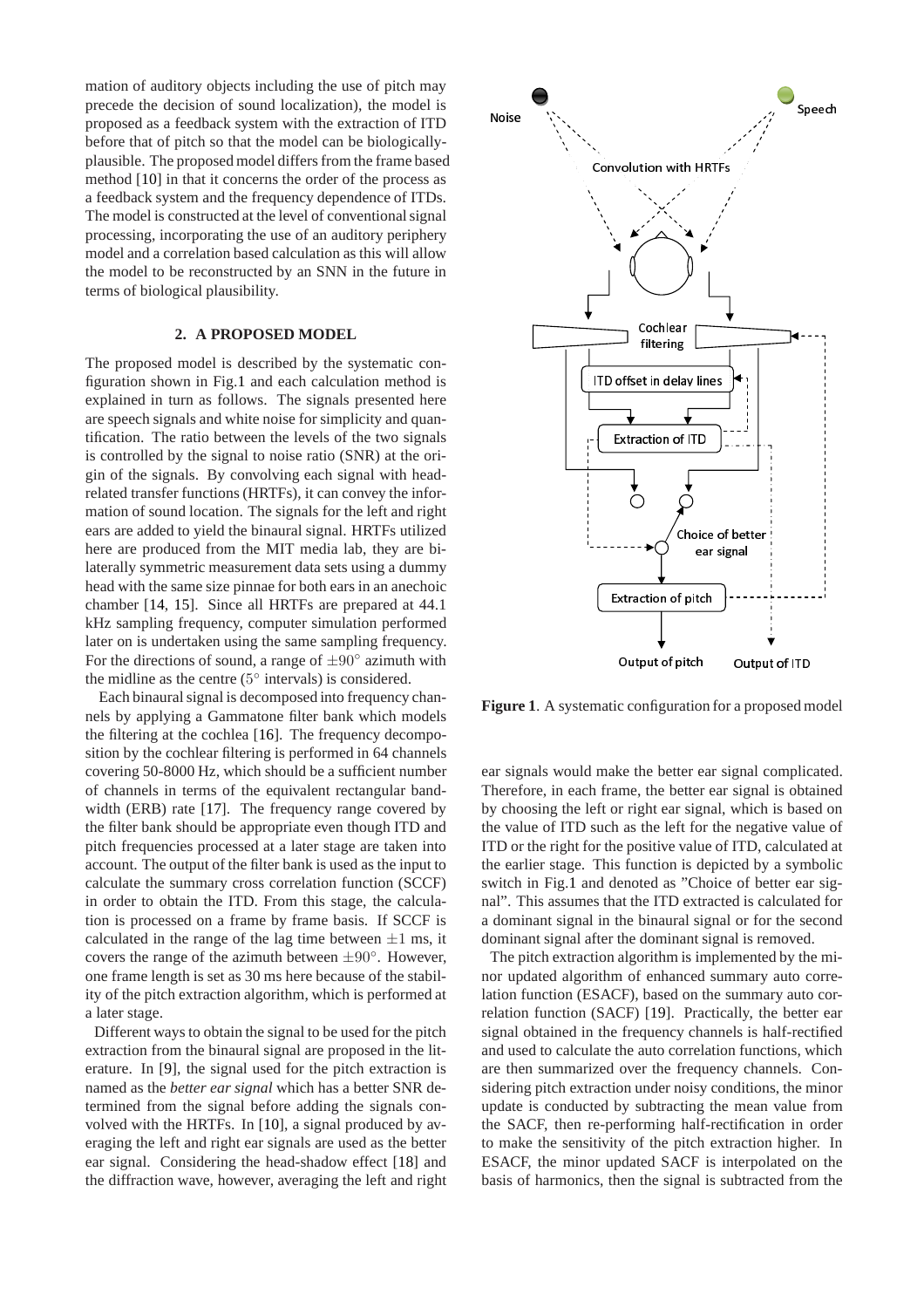minor updated SACF and half-rectified again. This process is repeated to estimate the fundamental frequency (F0) within a frame. This interpolation is especially performed by considering the second, third and fifth harmonics. The summation over frequencies in SACF is calculated for 25 channels from 99 Hz to 961 Hz, which corresponds to the centre frequencies of the Gammatone filter bank. However, the limitations for the possible frequency range of the F0s are defined from 100 Hz up to 450 Hz because the pitch extraction is basically designed for a speech signal. In addition, to avoid the mis-extraction during silent intervals of speech (when clean speech is the only input), the pitch extraction algorithm can be turned on or off with the estimation of the power of the signal such as comparing the lag-zero values of SACF with a certain threshold.

The accuracy of the estimated F0s is dependent on the capability of the algorithm and the characteristics of the input signals. This means that it is not always possible to extract the true F0s. Therefore, the *harmonic stream* which is composed of a F0 up to third harmonics, is defined by classifying the estimated F0s. In the  $n$ -th frame, a candidate of F0 extracted by the ESACF algorithm is defined as  $F(0(n))$ , and three frequencies of the harmonic stream are defined as  $f(0(n), f(1(n))$  and  $f(2(n))$  respectively. Then the classification is performed by the following three equations:

if 
$$
F0(n) < 200
$$
, 
$$
\begin{cases} f0(n) = 2 \times F0(n) \\ f1(n) = 3 \times F0(n) \\ f2(n) = 0 \end{cases}
$$
 (1)  
if  $200 \le F0(n) \le 350$ , 
$$
\begin{cases} f0(n) = F0(n) \\ f1(n) = 2 \times F0(n) \\ f3(n) = 3 \times F0(n) \end{cases}
$$

$$
f2(n) = 3 \times F0(n)
$$
  
if  $F0(n) > 350$ , 
$$
\begin{cases} f0(n) = 2 \times 0.5 \times F0(n) \\ f1(n) = 3 \times 0.5 \times F0(n) \\ f2(n) = 0 \end{cases}
$$
 (3)

Owing to the limitation of Eq.(1), the  $F0(n)$  from 100 to 200 Hz, which is generally said to be the F0 of speech, is not used for any of the following processes. This is because the ITDs for the frequencies lower than 200 Hz are not reliable due to the phase analysis of HRTFs between left and right ears. In addition, since the frequencies higher than 300 Hz are dominant for the pitch sensation [\[20\]](#page-5-19), it would be reasonable to construct the harmonic stream higher than 200 Hz.  $f2(n)$  in Eq.(1) and (3) is set to zero since the 4th harmonics of the expected F0 is not used to construct the harmonic stream here.

The harmonic stream is then replaced to the nearest centre frequencies of the Gammatone filter bank, and the chosen frequency channels are utilized to calculate the ITD at the next frame. However, due to the effect of the diffraction wave around the dummy head in the measurement of HRTFs, it is known that ITD and IID are changed depending on the frequencies, the direction of sound source and the physical size of the dummy head [\[21\]](#page-5-20). This is because there is an object between two microphones (like a dummy head) which is not negligible when the human head is considered. Especially, in the sampling frequency that just covers the audible range such as 44.1 kHz, a small number of sample difference would affect the accuracy in estimation of the sound direction. In [\[18\]](#page-5-17), the fact that their proposed system does not work due to the diffraction wave in the case where there is an object between two microphones in their 2ch microphone array system, is discussed. They indicate that it can be interpreted as filtering with the transfer function characteristic of the diffraction. This filter can be also incorporated into the delay units of the dual delay line. Here, before the summation over frequencies in SCCF, the offset of ITD is applied to correct the estimated angles or ITDs. It is proposed that a matrix of the offset as a function of the sound direction and frequency is prepared, and the offset selected by the estimated angle in the previous frame is applied. With the sampling frequency  $f_s$ , the angular frequency  $\omega$ , the phase difference of HRTFs between left and right ear  $\varphi_{\theta}(\omega)$  at the measured angle  $\theta$  of HRTFs, the offset is calculated as the difference between the phase delay (in samples) in Eq.(4) and the sample difference for the whole frequency range obtained by the cross correlation of HRTFs:

$$
Phase delay (\theta) := \frac{-f_s \varphi_{\theta}(\omega)}{\omega} \quad \text{(in samples)} \quad (4)
$$

Fig[.2](#page-2-0) shows the offsets as a function of the centre frequencies of Gammatone filter bank, for  $\theta = 30^{\circ}, 60^{\circ}, 90^{\circ}$ . These values are rounded to the nearest integer for the ITD offset axis. It is noted that the offset is applied even if the

<span id="page-2-0"></span>

**Figure 2.** Examples of the offset in case of  $\theta$  =  $30^{\circ}, 60^{\circ}, 90^{\circ}$ 

estimated angle is wrong or changed significantly from the previous frame since this offset is utilized based on the results of the estimation in the previous frame. Therefore, for example, if the sound direction changes from −60◦ to  $+60°$  drastically, the offset gives the error to the estimates of  $+60°$  since the offset is applied based on the the estimates for  $-60^\circ$ .

Using the geometric approximation often used for a 2ch microphone array system, the estimated ITDs in the samples can be converted to azimuthal angles. However, this conversion cannot keep the linearity for angles close to  $\pm 90^\circ$  because of the diffraction of the dummy head. Therefore, by calculating the cross correlation function of HRTFs between both ears for all azimuth, and then interpolating the obtained ITDs linearly, the angles when HRTFs are measured are linked with estimated ITDs in samples. Since the azimuth between  $-90^\circ$  and  $0^\circ$  is symmetric to the azimuth between  $0^{\circ}$  and  $90^{\circ}$ , the relationship between the estimated ITDs and the angles of HRTFs is shown in Fig[.3.](#page-3-0)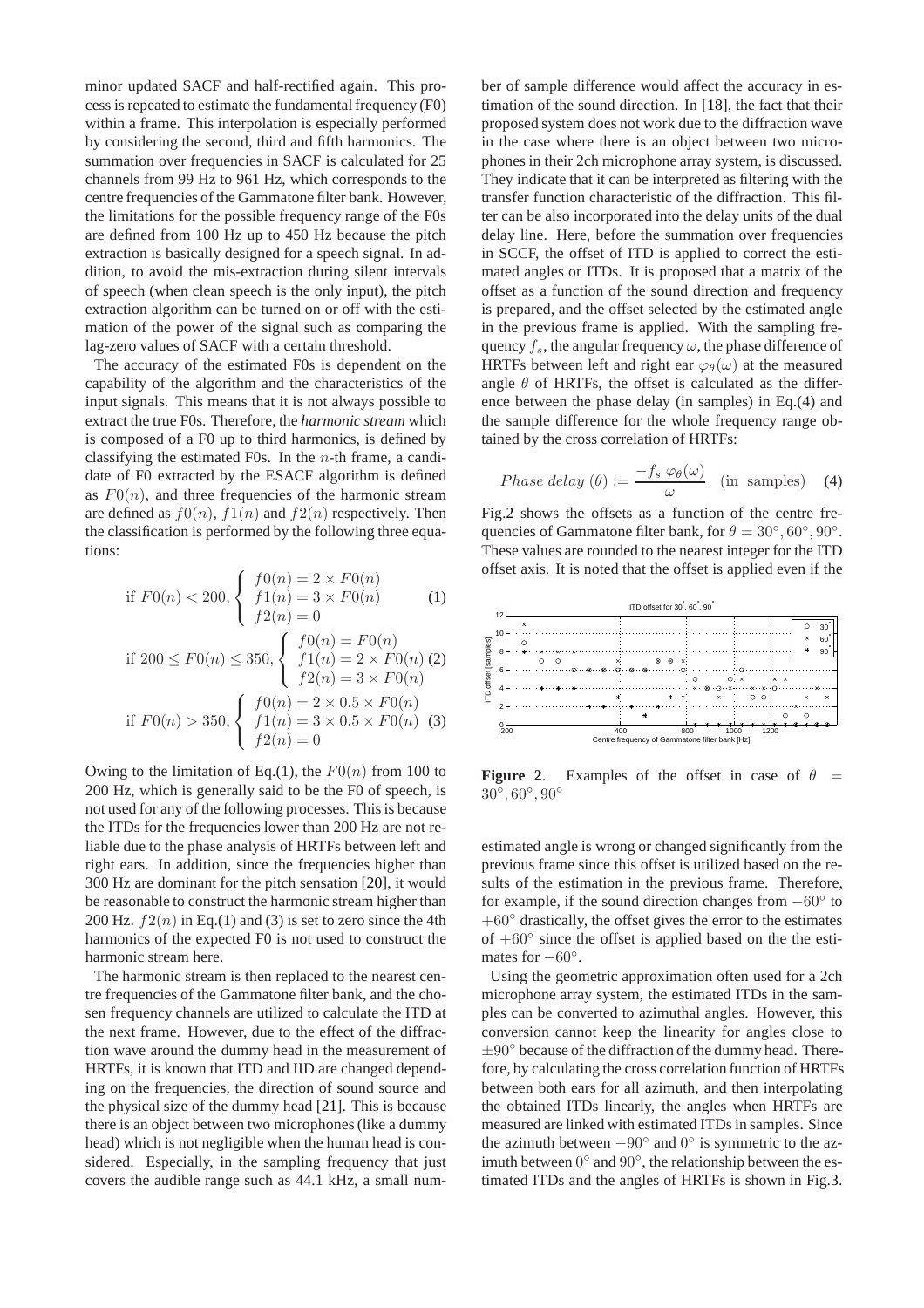<span id="page-3-0"></span>

**Figure 3**. The relationship between the estimated ITDs and the azimuth

#### **3. SIMULATION RESULTS**

To examine the performance of the proposed system, a computer simulation was conducted for a speech signal and a directional white noise. Five seconds of female speech sample was utilized and convolved with the HRTF for the 30◦ angle. Similarly, white noise was generated and convolved with the HRTF for  $-30^\circ$ , which becomes a directional white noise. Both signals were added in order to generate the binaural signal. The right ear signal, left ear signal and better ear signal are shown in Fig[.4\(](#page-3-1)a), (b) and (c) respectively. At the location of sound sources, the SNR is controlled as 10 dB. Comparing (a) with (b), it appears there is a difference in SNR because of the head-shadow effect. The solid and dotted lines in Fig[.4\(](#page-3-1)c) are the results of "Choice of better ear signal"from both (a) and (b). Namely, when there is a solid line with a value  $+0.5$ , which means the intervals of the positive value of ITD, which indicates that the right ear signal is used. Conversely, when there is a dotted line with a value  $-0.5$ , this means the intervals of the negative value of ITD, which indicates that the left ear signal is used. Therefore, (c) is a combination of the signals from both (a) and (b).

As mentioned before, a modified ESACF method is employed for pitch extraction. The extraction results are shown in Fig[.5](#page-3-2) with circles on the spectrogram which uses a log frequency axis (100-2000 Hz) for the vertical axis. Fig[.5\(](#page-3-2)a) shows the extracted  $F0(n)$  on the spectrogram. Although the detection of the silent intervals for speech is performed at the same time, it does not work since there is a directional white noise in the intervals. However, it can be confirmed that the pitch extraction algorithm does not pick up the wrong  $F0(n)$  for the most of the intervals. Even though the pitch extraction algorithm is not evaluated here, it could be concluded that the lowest components of speech in the spectrogram, namely the F0s are fol-

<span id="page-3-1"></span>

**Figure 4**. (a) Right ear signal, (b) left ear signal, (c) better ear signal and the results of "Choice of better ear signal" (SNR:10 dB at the location of sound sources)

lowed by the algorithm. Applying the extracted  $F0(n)$  for Eq.(1)-(3), the harmonic stream is constructed as shown in Fig[.5\(](#page-3-2)b).  $f(0(n), f(1(n))$  and  $f(2(n))$  are indicated by the symbols shown in Fig[.5\(](#page-3-2)b). It can be seen that there are some  $F0(n)$  discarded under 200 Hz intentionally, based on Eq. $(1)-(3)$ .

The frequency channels are selected by feeding back

<span id="page-3-2"></span>

**Figure 5**. The results of pitch extraction and the harmonic stream based on Eq.(1)-(3)

the harmonic stream in Fig[.5\(](#page-3-2)b) at the next frame in order to calculate the ITD. Similarly, the offset is applied at the next frame according to the estimated angle. In Fig[.6,](#page-4-0) the estimated angles are shown in the case of four different conditions, "none", "pitch", "offset" and "both"; "none" has no feedback of pitch and no offset, "pitch" has feedback of pitch but no offset, "offset" has no feedback of pitch but has the offset, and "both" has the feedback of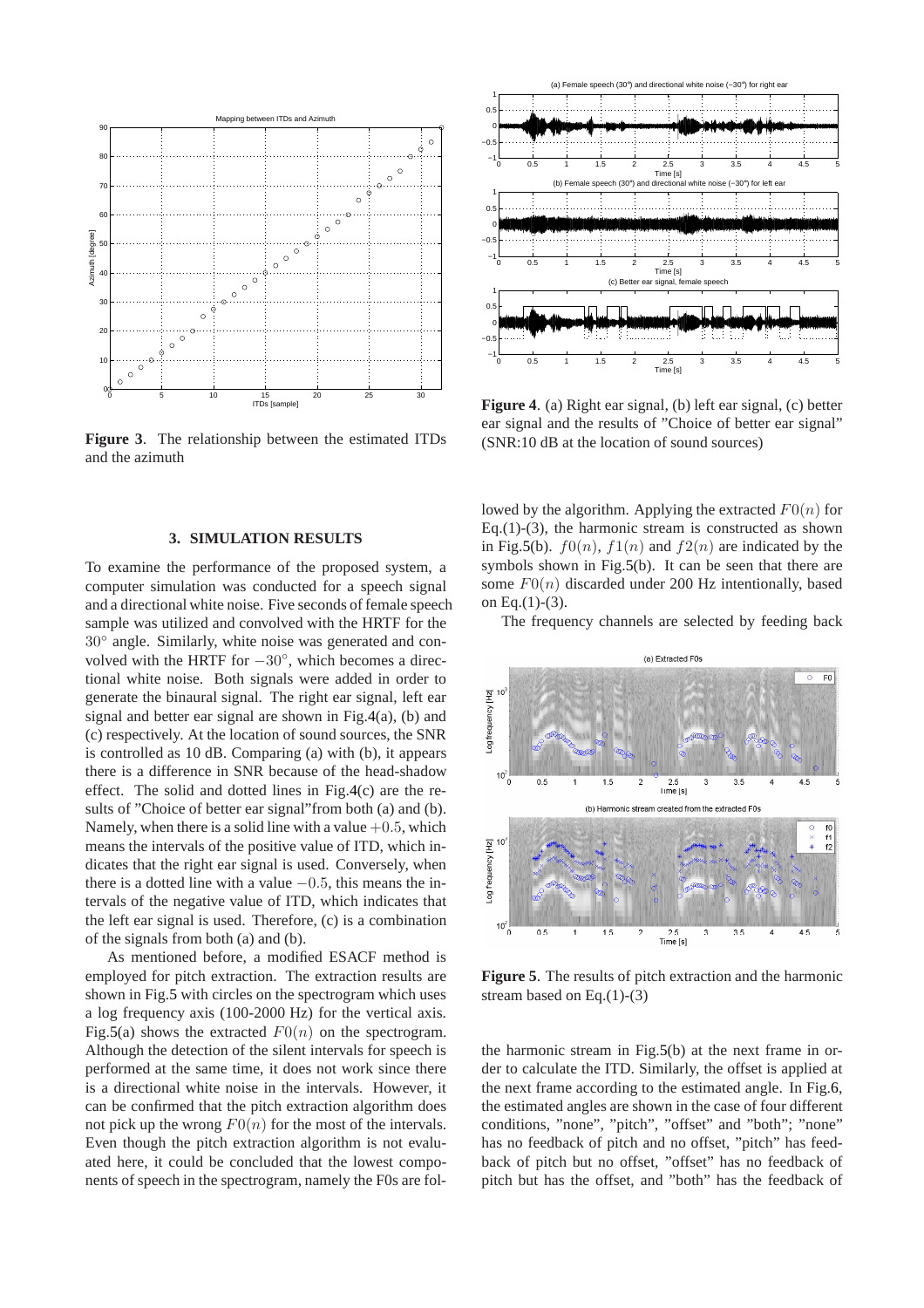both pitch and the offset. There are no differences for the four conditions between the speech intervals and the silent intervals in terms of time. The most important point of the evaluation is the accuracy of the estimated angles for speech, such as the estimated angles for 30°. "none" and "pitch", to which the offset is not applied, are far from  $30^\circ$ and change around 40°-50°. However, "offset" and "both", to which the offset is applied, the  $30^\circ$  angle is achieved, as expected. Therefore, applying the offset is very important and inevitable to building this system. It is noted that the estimated angles change to 30° after the estimation overshot when the estimated angles changed from  $-30°$  to +30° rapidly since the offset is applied at one frame later. As for the estimated angles for the directional white noise, the estimated angles stay around −30◦ . This seems to be because the power of the white noise is constant over the frequency range, and ITDs in the higher frequency channels dominate the estimation of ITD by SCCF.

To evaluate the results more quantitatively, a correct an-

<span id="page-4-0"></span>

**Figure 6**. The temporal change of the estimated angles under four conditions)

swer for the estimated angles,  $\theta(n)$ , is prepared for 30° when the SNR is 20 dB, since the whole intervals of the better ear signal become 30° if a clean speech is used. To prepare the correct answer, the intervals when the right ear signal is chosen like the solid lines in Fig[.4\(](#page-3-1)c) are calculated, and then it is assumed as if the obtained intervals were all 30 $\degree$ . Here, accuracy (Acc) in [\[10\]](#page-5-9) is quoted as the evaluation function. If the estimated angle is defined as  $\hat{\theta}(n)$ , Acc is defined as

$$
Acc = \frac{1}{N} \sum_{n=1}^{N} \delta(\theta(n), \hat{\theta}(n))
$$
 (5)

where N is the number of frames.  $\delta(a, b)$  is defined as

$$
\delta(a, b) = \begin{cases} 1, & \text{if } |a - b| < \beta \\ 0, & \text{otherwise} \end{cases}
$$
 (6)

where  $\beta$  is the tolerance and is fixed as  $3^{\circ}$  as [\[10\]](#page-5-9) did. In Fig[.7,](#page-4-1) Acc is shown under four conditions when SNR is set up as 10 and 0 dB. Acc of "none" and "pitch", in which the offset is not applied is very low as expected from Fig[.6,](#page-4-0) and that means that the system is basically not working. In the case that the SNR is 10 dB, it is remarkable that  $Acc$ for "both" has 10% better accuracy than that for "offset" despite using only a few frequency channels. In the case

<span id="page-4-1"></span>

Figure 7. Acc under four conditions when SNR is set up as 10 and 0 dB

of SNR of 0 dB, Acc is wholly decreased. It is known that white noise as a masker affects the accuracy in the estimation of sound direction [\[22\]](#page-5-21). The reason why Acc of "offset" and "both" became the same accuracy might be the reduction of the accuracy in SCCF itself rather than the the reduction of the accuracy in the pitch extraction. It would be necessary to have a further investigation between the accuracy in the pitch extraction and SNR to determine the reason.

## **4. DISCUSSION AND FURTHER WORK**

When the estimated angle moved from the angle of the directional white noise to that of the speech, overshoots were observed at "offset" and "both" in Fig[.6.](#page-4-0) This might be understandable intuitively, in that it might take a certain time for the auditory system to estimate the accurate sound location if the location moved rapidly. In the proposed system, the frame size to calculate ITD was fixed at 30 ms, which is the same length as the frame size to calculate F0s. However,  $\pm 1$  ms is good enough to obtain the angles for the azimuth. Therefore, if the frame size is fixed at 1 ms for ITD and 30 ms for F0s, it might be possible to reduce the overshoots assuming a smoothing function. In addition, the frame size could be crucial to the temporal boundary between simultaneous and sequential organization. It is necessary to consider the compatibility with the findings of psychoacoustics.

In this paper, although the number of streams for the pitch extraction is defined as 1 such as speech or white noise, the multi-pitch algorithm is utilized in [\[9\]](#page-5-8). It is important for the model to investigate how many streams should be extracted at the same time in the simultaneous and sequential organization.

Although the importance of biological plausibility has been discussed since then, the pitch extraction algorithm is still too complicated to be implemented at neuronal level. Also, the method to create the better ear signal is indefinite in terms of the physiological view. Compatibility between the physiological and psychological view with the engineering tool requires more investigation.

#### **5. CONCLUSIONS**

In this paper, a simple model integrating ITD as a sound localization cue with the pitch cue is proposed. Considering the order that the decision process of pitch could be per